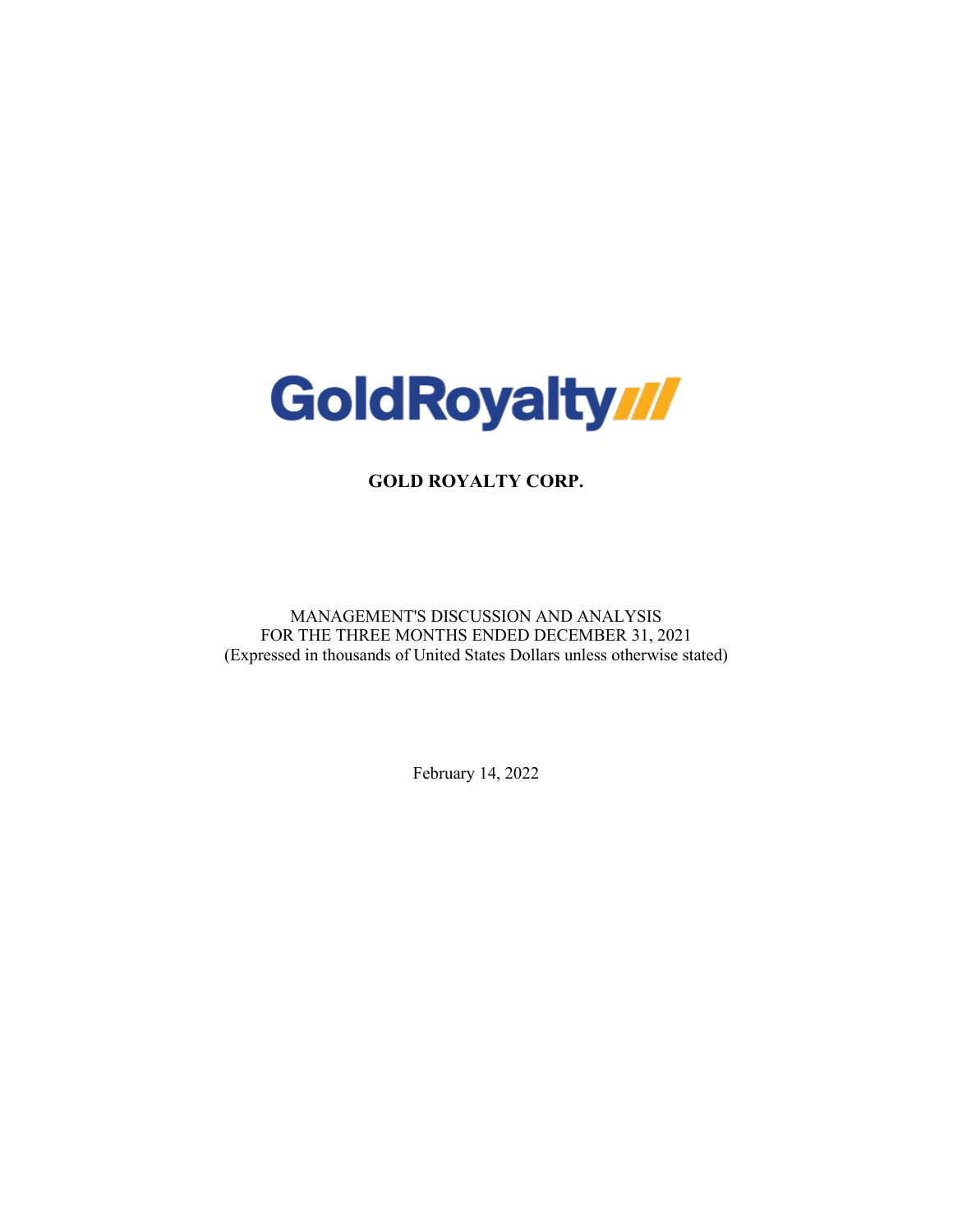Management's Discussion and Analysis For the three months ended December 31, 2021

# **General**

This management's discussion and analysis ("MD&A") of financial condition and results of the operations of Gold Royalty Corp., for the three months ended December 31, 2021, should be read in conjunction with the Company's unaudited condensed interim consolidated financial statements and the notes thereto for the three months ended December 31, 2021, and its Annual Report on Form 20-F (the "Annual Report"), including the Company's audited consolidated financial statements and the notes thereto for the year ended September 30, 2021, copies of which are available on SEDAR at www.sedar.com and on EDGAR at www.sec.gov.

The Company's unaudited condensed interim consolidated financial statements for the three months ended December 31, 2021, have been prepared in accordance with International Financial Reporting Standards as issued by the International Accounting Standards Board ("IFRS") applicable to the presentation of interim financial statements including International Accounting Standard 34, Interim Financial Reporting. Unless otherwise stated, all information contained in this MD&A is as of February 14, 2022.

Unless otherwise stated, references herein to "\$" or "dollars" are to United States dollars and references to "C\$" are to Canadian dollars. Reference in this MD&A to the "Company", "Gold Royalty" and "GRC" mean Gold Royalty Corp., together with its subsidiaries unless the context otherwise requires.

# **Forward-looking Statements**

Certain statements contained in this MD&A constitute "forward-looking information" within the meaning of Canadian securities laws and "forward-looking statements" within the meaning of securities laws in the United States (collectively, "Forward-Looking Statements"). These statements relate to the expectations of management about future events, results of operations and the Company's future performance (both operational and financial) and business prospects. All statements other than statements of historical fact are Forward-Looking Statements. The use of any of the words "anticipate", "plan", "contemplate", "continue", "estimate", "expect", "intend", "propose", "might", "may", "will", "shall", "project", "should", "could", "would", "believe", "predict", "forecast", "target", "aim", "pursue", "potential", "objective" and "capable" and the negative of these terms or other similar expressions are generally indicative of Forward-Looking Statements. These statements involve known and unknown risks, uncertainties and other factors that may cause actual results or events to differ materially from those anticipated in such Forward-Looking Statements. No assurance can be given that these expectations will prove to be correct and such Forward-Looking Statements should not be unduly relied on. These statements speak only as of the date of this MD&A. In addition, this MD&A may contain Forward-Looking Statements attributed to third-party industry sources. Without limitation, this MD&A contains Forward-Looking Statements pertaining to the following:

- the Company's plans and objectives, including its acquisition and growth strategy;
- the proposed offer (the "Elemental Offer") to acquire all of the common shares (the "Elemental Shares") of Elemental Royalties Corp. ("Elemental");
- the Company's future financial and operational performance, including expectations regarding royalty revenues and other income;
- royalty and other payments to be made to the Company by the owners and operators of the projects underlying the Company's royalties and other interests;
- expectations regarding the royalty and other interests of the Company;
- the plans of the operators of properties where the Company owns royalty interests;
- estimates of Mineral Reserves and Mineral Resources on the projects in which the Company has royalty interests;
- estimates regarding future revenue, expenses and needs for additional financing;
- adequacy of capital and financing needs; and
- expectations regarding the impacts of COVID-19 on the operators of the properties underlying the Company's interests.

These Forward-Looking Statements are based on opinions, estimates and assumptions in light of the Company's experience and perception of historical trends, current conditions and expected future developments, as well as other factors that the Company currently believes are appropriate and reasonable in the circumstances, including that: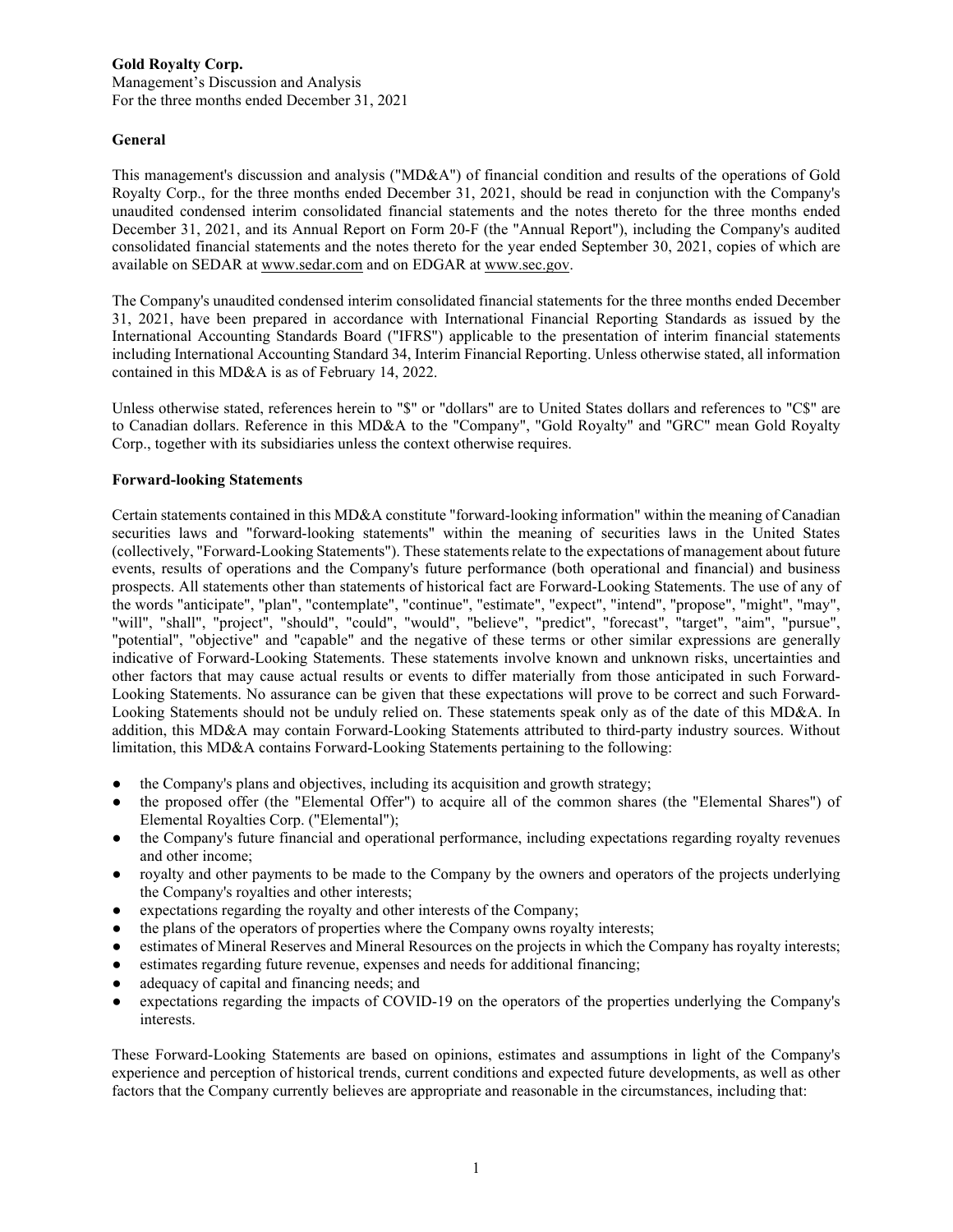Management's Discussion and Analysis For the three months ended December 31, 2021

- the public disclosures of the operators regarding the properties underlying the Company's interests are accurate, including that such operators will meet their disclosed production targets and expectations;
- the ability to satisfy the conditions to the Elemental Offer;
- current gold, base metal and other commodity prices will be sustained, or will improve;
- the proposed development of the Company's royalty projects will be viable operationally and economically and will proceed as expected;
- any additional financing required by the Company will be available on reasonable terms; and
- operators of the properties where the Company holds royalty interests will not experience any material accident, labor dispute or failure of equipment.

Actual results could differ materially from those anticipated in these Forward-Looking Statements as a result of the following risk factors, among others:

- dependence on third-party operators;
- a substantial majority of the Company's current royalty interests are exploration, advancedexploration and development stage properties, which are non-producing and are subject to the risk that they may never achieve production;
- volatility in gold and other commodity prices;
- the Company has limited or no access to data or the operations underlying its interests;
- a significant portion of the Company's revenues is derived from a small number of operating properties;
- the Company is subject to many of the risks faced by owners and operators of the properties underlying the Company's interests;
- the conditions to the Elemental Offer may not be satisfied or the Company may fail to realize the expected benefits of such proposed acquisition;
- the Company may enter into acquisitions and other material transactions at any time;
- the Company's future growth is to a large extent dependent on its acquisition strategy;
- as a royalty holder, the Company may become subject to potential disputes with operators regarding the existence, enforceability or terms of its interests;
- certain of the Company's royalty interests are subject to buy-back or other rights of thirdparties;
- risks related to epidemics, pandemics or other public health crises, including COVID-19, and the

potential impact thereof on the Company and the operators of the properties underlying its interests;

- risks related to Mineral Reserve estimates and Mineral Resource estimates completed by thirdparty owners and operators on the projects underlying the Company's interests, including that such estimates may be subject to significant revision;
- title, permit or licensing disputes related to any of the properties in which the Company holds or may hold royalties, streams or similar interests;
- potential conflicts of interests;
- regulations and political or economic developments in any of the jurisdictions where properties in which the Company holds or may hold royalties, streams or similar interests are located;
- the availability of any necessary financing in the future on acceptable terms or at all;
- litigation risks:
- the Company holds investments in a concentrated number of equity securities and the fair values thereof are subject to loss in value; and
- the other factors discussed under "*Item 3. Key Information – D. Risk Factors*" in the Company's Annual Report and other disclosure documents, which are available under the Company's profile at www.sedar.com and www.sec.gov.

This list of factors should not be construed as exhaustive. The Company does not intend to and does not assume any obligations to update Forward-Looking Statements, except as required by applicable law.

Please see "*Item 3. Key Information – D. Risk Factors*" in the Annual Report for further information regarding key risks faced by the Company.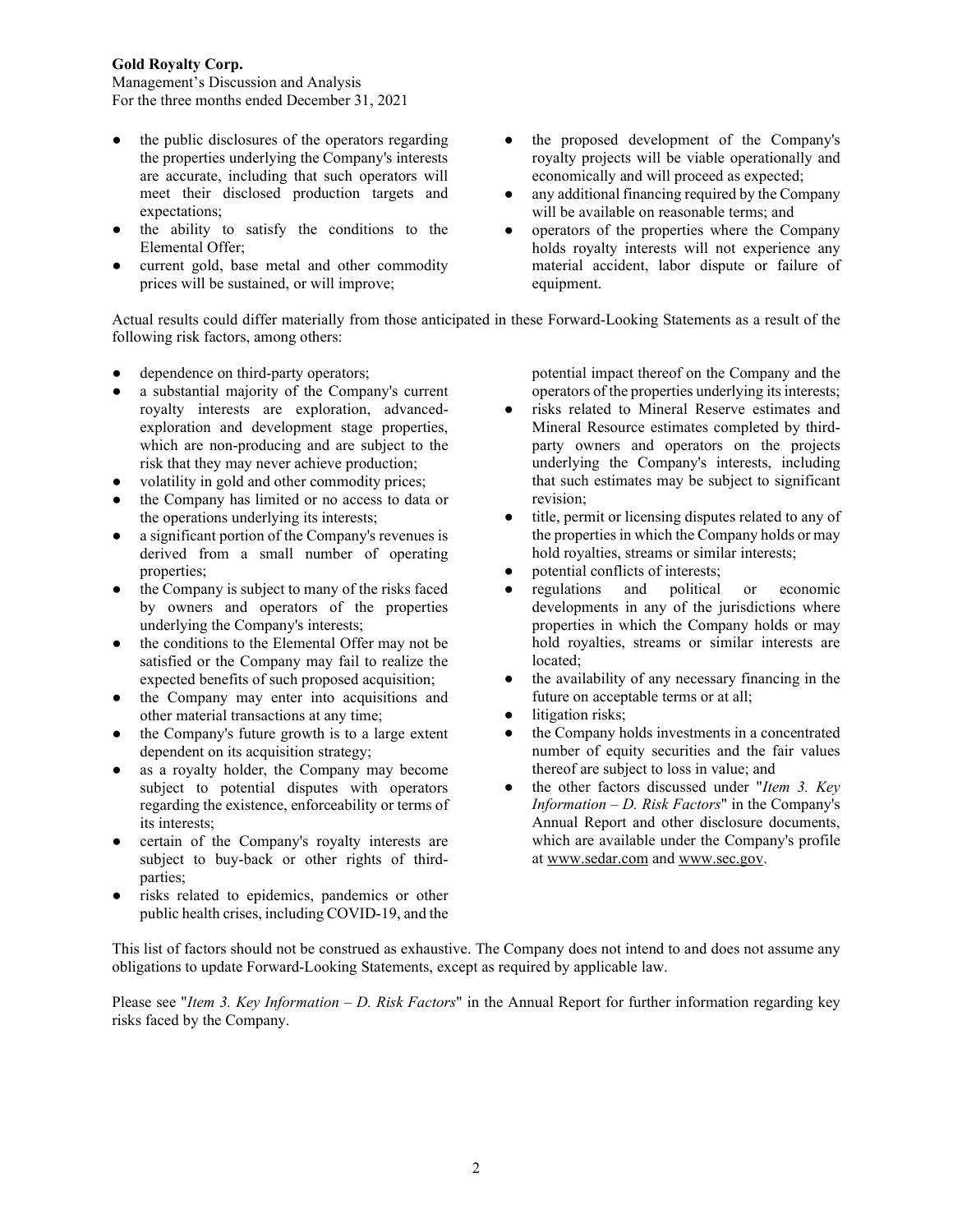Management's Discussion and Analysis For the three months ended December 31, 2021

### **Technical Information**

Except where otherwise stated, the disclosure herein relating to the properties underlying the Company's royalty and other interests is based on information publicly disclosed by the owners and operators of such properties. Specifically, as a royalty holder, the Company has limited, if any, access to properties included in its asset portfolio. Additionally, the Company may from time to time receive operating information from the owners and operators of the properties, which the Company is not permitted to disclose to the public. The Company is dependent on the operators of the properties and their qualified persons to provide information to the Company or on publicly available information to prepare disclosure pertaining to properties and operations on the properties on which the Company holds interests and generally will have limited or no ability to independently verify such information. Although the Company does not currently have any knowledge that such information may not be accurate, there can be no assurance that such thirdparty information is complete or accurate.

The scientific and technical information contained in this document relating to the Company's royalty and other interests has been reviewed and approved by Alastair Still, P.Geo., who is the Director of Technical Services of the Company, a qualified person as such term is defined under National Instrument 43-101 – *Standards for Disclosure of Mineral Projects* and a member of Professional Geoscientists Ontario and Engineers and Geoscientists British Columbia.

#### **Business Overview**

Gold Royalty is a precious metals-focused royalty company offering creative financing solutions to the metals and mining industry. The Company's diversified portfolio includes 191 royalties across producing, developing, advancedexploration and early-exploration staged properties.

The head office and principal address of the Company is located at 1030 West Georgia Street, Suite 1830, Vancouver, British Columbia, V6E 2Y3, Canada. The Company's common share and its common share purchase warrant are listed on the NYSE American under the symbols "GROY" and "GROY.WS", respectively.

# **Business Strategy**

The Company's mission is to acquire royalties, streams and similar interests at varying stages of the mine life cycle to build a balanced portfolio offering near, medium and longer-term returns for its investors. The Company generally does not conduct development or mining operations on the properties in which it holds interests and it is not required to contribute capital costs for these properties. The Company may conduct non-material exploration related activities to advance its royalty generator projects.

In addition, the Company seeks to acquire and manage additional royalties, streams and other interests on gold and other precious metals projects. In the ordinary course of business, the Company engages in a continual review of opportunities to acquire royalty, stream or similar interests, to establish new interests on mining projects, to create new royalty, stream or similar interests through the financing of mine development or exploration, or to acquire companies that hold such interests. The Company currently, and generally at any time, has acquisition opportunities in various stages of active review, including, for example, the engagement of consultants and advisors to analyze particular opportunities, the Company's analysis of technical, financial, legal and other confidential information of particular opportunities, submission of indications of interest and term sheets, participation in preliminary discussions and negotiations and involvement as a bidder in competitive processes.

The Company's "royalty generator model" is complemented by the acquisition of Ely Gold Royalties Inc. ("Ely"), Golden Valley Mines and Royalties Ltd. ("Golden Valley") and Abitibi Royalties Inc. ("Abitibi") and the addition of certain of their personnel to our team. As part of this model, these acquired subsidiaries hold, and may, from time to time, acquire through prospecting and staking or otherwise additional mineral properties, with the aim of subsequently optioning or selling them to third-party mining companies in transactions where the Company would retain a royalty, carried interest or other similar interest. Currently, the Company directly and indirectly holds 191 royalty interests, including royalty interests on 6 producing projects, 21 developing projects, 30 advanced-exploration projects and 134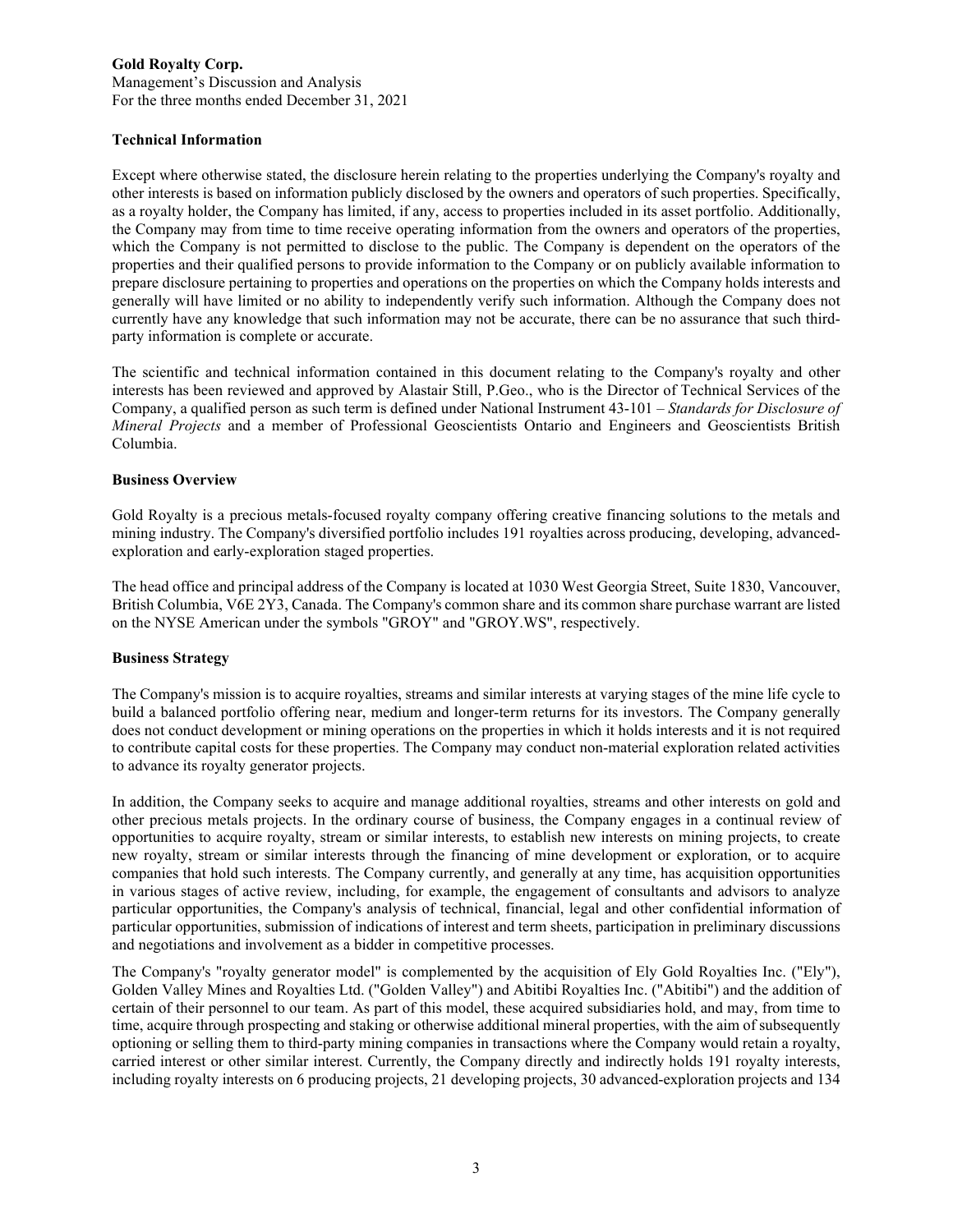Management's Discussion and Analysis For the three months ended December 31, 2021

early-exploration projects as part of this royalty generator model. The Company believes the royalty generator model provides increased volume of potential royalty opportunities, targeting opportunities with potential exploration upside.

# **Highlights – First Quarter of 2022**

The following is a description of developments in respect of the business of the Company during the three months ending December 31, 2021.

# *Acquisition of Golden Valley and Abitibi*

On September 6, 2021, the Company entered into definitive agreements with each of Golden Valley and Abitibi, pursuant to which the Company would acquire all of the outstanding common shares of Golden Valley and Abitibi by way of statutory plans of arrangements (collectively, the "Golden Valley and Abitibi Arrangements").

The Golden Valley and Abitibi Arrangements became effective on November 5, 2021. Pursuant to the terms thereof, the Company acquired all the issued and outstanding Golden Valley and Abitibi common shares, as follows:

- GRC issued 2.1417 GRC common shares ("GRC Shares") to Golden Valley shareholders for each Golden Valley common share; and
- GRC issued 4.6119 GRC Shares to Abitibi shareholders for each Abitibi common share.

The total consideration paid by the Company to holders of Golden Valley and Abitibi shares on closing consisted of an aggregate of 61,104,200 GRC Shares. Additionally, pursuant to the plan of arrangement with Golden Valley, each of Golden Valley's 1,166,389 share purchase options that were outstanding immediately prior to the effective time were exchanged for options to purchase 2,498,045 GRC Shares.

Based on the share price of the GRC Shares, and the estimated fair value of GRC share options issued in exchange for Golden Valley options, the total consideration for the acquisition was approximately \$306 million. The Company began consolidating the operating results, cash flows and net assets of Golden Valley and Abitibi from November 5, 2021. We expect this acquisition to materially affect the Company's future operating results.

The royalties indirectly acquired by the Company through this transaction, including, among other things:

- Four royalties (1.5% net smelter return ("NSR"), 2% NSR, 3% NSR, 15% NPI) on portions of the Canadian Malartic Property; and
- A royalty (2.5% to 4.0% NSR) on Cheechoo, proximate to Newmont Corporation's Éléonore Mine in Québec.

See "*Selected Asset Updates*" for information regarding recent developments respecting the selected projects in which the Company holds royalty interests.

# *Offer to Acquire Elemental Royalties*

On December 20, 2021, the Company announced its intention to offer to acquire all of the Elemental Shares. On January 11, 2022, the Company formally commenced its Offer to acquire all of the outstanding Elemental Shares, together with the associated rights (the "SRP Rights") under Elemental's shareholder rights plan dated December 30, 2021. Under the terms of the Offer, Elemental shareholders have been offered 0.27 common shares of the Company in exchange for each Elemental Share, together with the associated SRP Right.

The Offer is subject to certain conditions, including, among other things: (i) there having been validly deposited pursuant to the Offer and not withdrawn at or prior to the expiry time that number of Elemental Shares, together with the associated SRP Rights, which constitutes more than 50% of the Elemental Shares outstanding, excluding those Elemental Shares beneficially owned, or over which control or direction is exercised, by Gold Royalty or by any persons acting jointly or in concert with the Company, if any. This condition cannot be waived by Gold Royalty; (ii) there having been validly deposited under the Company and not withdrawn at or prior to the expiry time such number of Elemental Shares, together with the associated SRP Rights, that, together with the Elemental Shares held by Gold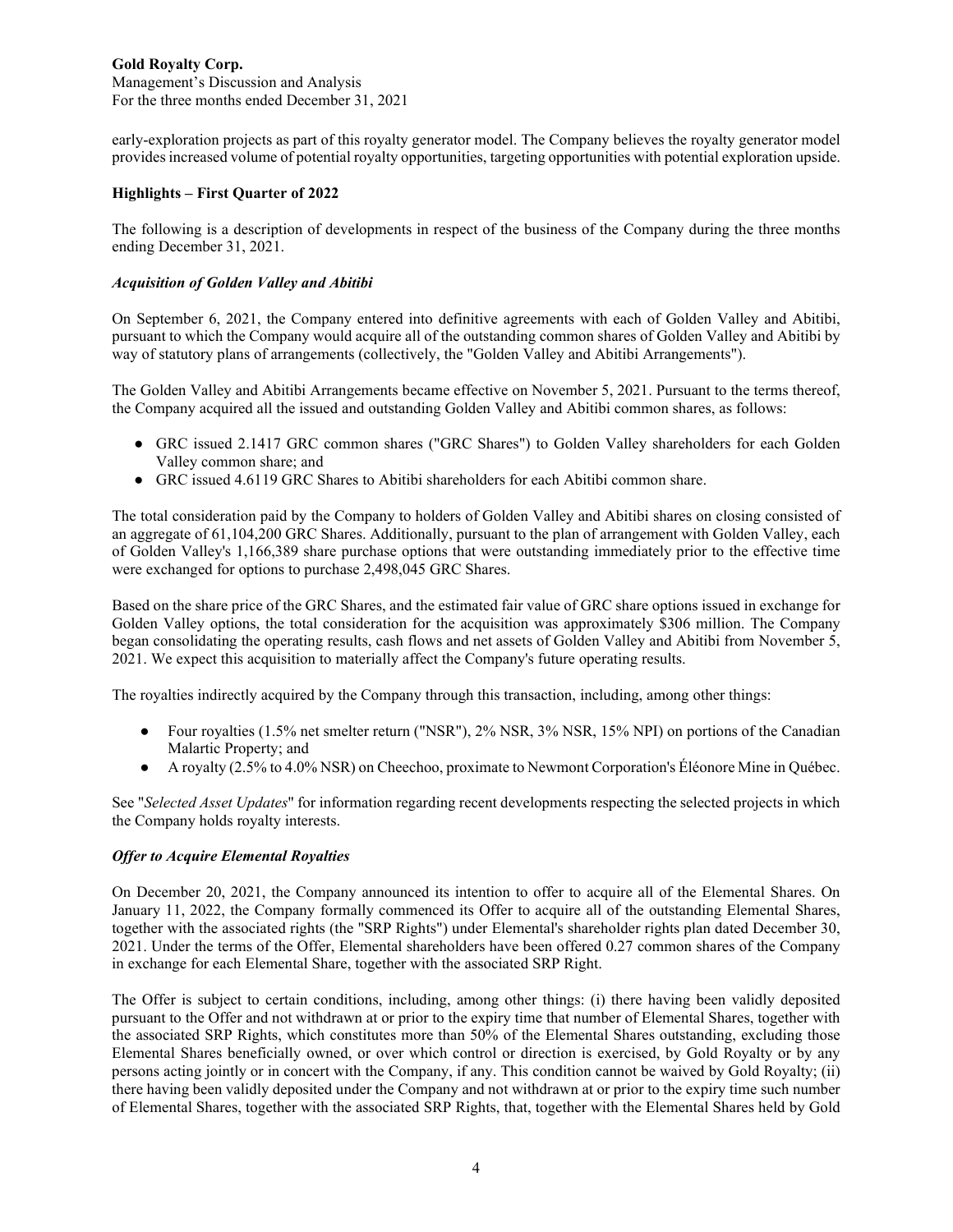Royalty and its affiliates, represents not less than 66 2/3% of the total number of outstanding Elemental Shares, calculated on a fully diluted basis; (iii) Gold Royalty having determined, in its sole judgment, that there does not exist and there shall not have occurred or been publicly disclosed since the date of the Offer, a material adverse effect; and (iv) certain regulatory approvals having been obtained and/or waiting periods expired.

After giving effect to the Offer, assuming the exercise of all outstanding share options of Elemental and vested performance share units are exchanged into Elemental Shares, the Company will have, on a pro forma basis, (i) approximately \$11.5 million in cash and cash equivalents, \$819.0 million in total assets, and \$194.1 million in total liabilities as at September 30, 2021; and (ii) approximately \$9.3 million in revenue and \$44.3 million in net loss for the year ended September 30, 2021.

Further information regarding the Offer, including the conditions thereto, is set forth in the Company's Offer and Circular dated January 11, 2022 and related offer documents, copies of which are available under Elemental's profile on SEDAR at www.sedar.com.

# *Option Agreement on Eldorado Project*

On January 14, 2022, Nevada Select Royalty, Inc., a wholly-owned subsidiary of the Company, granted an option to a third party to purchase 100% of its right, title, and interest in its Eldorado Project for a 3.0% NSR and \$2 million cash payments, of which \$0.08 million has been received. The balance of the cash payments is due as follows:

- \$0.12 million on or before January 14, 2023;
- \$0.4 million on or before January 14, 2024 and January 14, 2025 and;
- \$0.5 million on or before January 14, 2026 and January 14, 2027.

The option will be in effect during the term of the agreement from the grant date and including the first to occur of the exercise of the option; the termination of the option agreement; or 5 years from January 14, 2022.

# *Inaugural Quarterly Cash Dividend Program*

On January 18, 2022, the Company announced that its board of directors approved the initiation of a quarterly dividend program and declared an inaugural quarterly cash dividend of US\$0.01 per common share. The dividend will be paid on March 31, 2022, to shareholders of record as of the close of business on March 15, 2022.

The dividend program contemplates quarterly dividends, the declaration, timing, amount and payment of which will be subject to the discretion and approval of the board of directors of the Company based on relevant factors, including, among others, the Company's financial condition and capital allocation plans.

# *Secured Revolving Credit Facility Of Up To \$25 Million*

On January 24, 2022, the Company announced that it entered into a definitive credit agreement with the Bank of Montreal providing for a \$10 million secured revolving credit facility (the "Facility"), that includes an accordion feature providing for an additional \$15 million of availability (the "Accordion"). The Facility, secured against certain assets of the Company is available for general corporate purposes, acquisitions and investments subject to certain limitations. Amounts drawn on the Facility will bear interest at a rate determined by reference to the U.S. dollar Base Rate plus a margin of 3.00% per annum or Adjusted Term SOFR Rate plus a margin of 4.00% per annum, as applicable, and the undrawn portion will be subject to a standby fee of 0.90% per annum. The Adjusted Term SOFR Rate shall mean on any day the Term SOFR Reference Rate published by the Term SOFR Administrator for the tenor comparable to the applicable interest period, plus certain credit spread adjustments. The Facility matures on March 31, 2023. The exercise of the Accordion is subject to certain additional conditions and the satisfaction of financial covenants. As of the date hereof, the Company has drawn \$3 million under the Facility.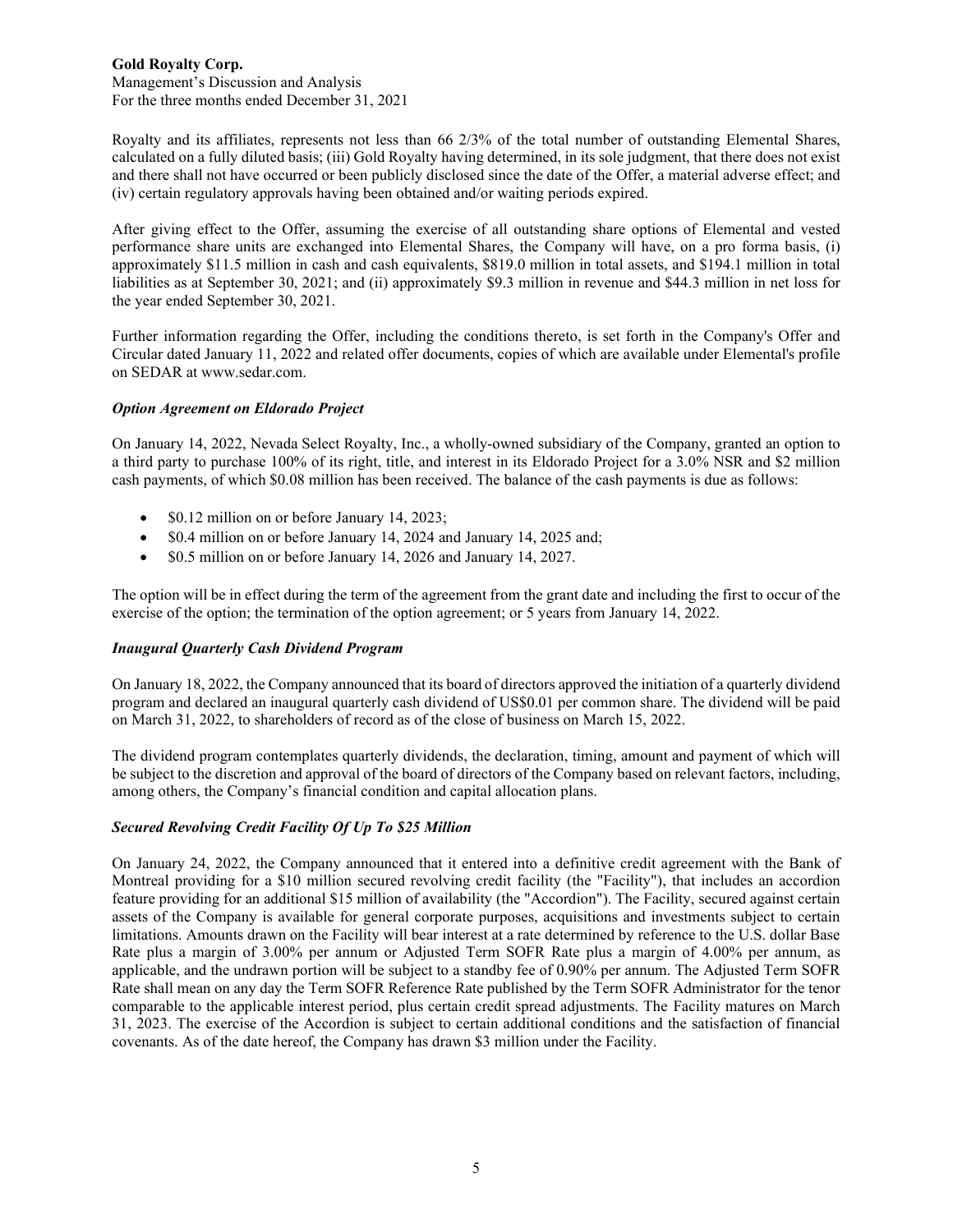Management's Discussion and Analysis For the three months ended December 31, 2021

# **COVID-19 Pandemic and Current Economic Environment**

The Company continues to closely monitor the ongoing COVID-19 pandemic. While governments have implemented vaccination programs, the COVID-19 pandemic continues to result in widespread global infections and fatalities, market volatility and impacts to global economic activity. From time to time, numerous governments have implemented measures, such as travel bans, quarantines, business closures, shelter-in-place and other restrictions, including restrictions that impact mineral exploration and development and mining activities in many jurisdictions. Despite reductions in such measures and the current vaccination programs being instituted by many governments, there remains significant ongoing uncertainty surrounding COVID-19 and the extent and duration of the impacts that it may have on the operations of the projects underlying the Company's interests, on the Company's employees and on global financial markets.

The Company cannot currently predict whether the recent emergence of new strains or continued infections or fatalities may cause governments to re-impose some or all prior or new restrictive measures, including business closures. Continuing effects of the pandemic, including variants of the virus, could result in negative economic effects which could have a material adverse impact on the Company's results of operations and financial condition. In addition, the ongoing COVID-19 pandemic and related mobility, travel and other restrictions are expected to continue to impact the Company's ability to complete site-visits and diligence of potential royalty acquisition opportunities.

#### **Selected Asset Updates**

The following is a summary of selected recent developments announced by the operators of certain of the Company's key royalties. Such information is generally from the date of the Company's acquisition of its royalty or similar interest. Please see Item 4 of the Company's Annual Report for additional information regarding the Company's material properties and descriptions of the royalties on such properties and its other key royalty interests.

#### *Canadian Malartic Property*

The Company holds four royalties on the Canadian Malartic Property including a 3.0% NSR royalty on portions of the Canadian Malartic mine. The royalty does not apply to the entire mine property, and only a portion of the open pit areas where a majority of production to date has occurred. However, the royalty does apply to portions of the Odyssey, East Malartic, Sladen and Sheehan zones, all of the Jeffrey zone and the eastern portion of the Barnat Extension of the Canadian Malartic Mine Property.

The Company also holds 2.0% NSR royalties on the Charlie Zone and the eastern portion of the Gouldie zone, a 1.5% NSR royalty on the Midway Project (1.0% can be bought back for \$1 million) and a 15% NPI on the Radium Property.

On January 13, 2022, Yamana Gold Inc. ("Yamana") reported 177,866 ounces of produced gold (100% basis) during the quarter ended December 31, 2021. Canadian Malartic benefited from higher grades and recoveries from the Malartic open pit as the operation continues to transition over to the Barnat open pit. Full year production was 714,784 ounces of gold, which exceeded the guidance of 700,000 ounces for its year ended December 31, 2021.

#### *Jerritt Canyon Mine*

The Company holds an 0.5% NSR royalty over the Jerritt Canyon Mine. The Company holds an additional per tonne royalty ("PTR") interest on the Jerritt Canyon processing facility.

On January 18, 2022, First Majestic Silver Corp. ("First Majestic") issued a press release, which included, among other things, the following results and updates for its Jerritt Canyon Mine for the quarter ended December 31, 2021:

• Produced 23,795 ounces of gold, representing a 10% decrease compared to the prior quarter. The decrease was primarily due to harsh winter weather in December 2021 which significantly reduced production for two weeks. The mill processed a total of 256,374 tonnes of ore with an average gold grade and recovery of 3.41 g/t and 84%, respectively. Increased ore development rates and processing of lower ore grade from surface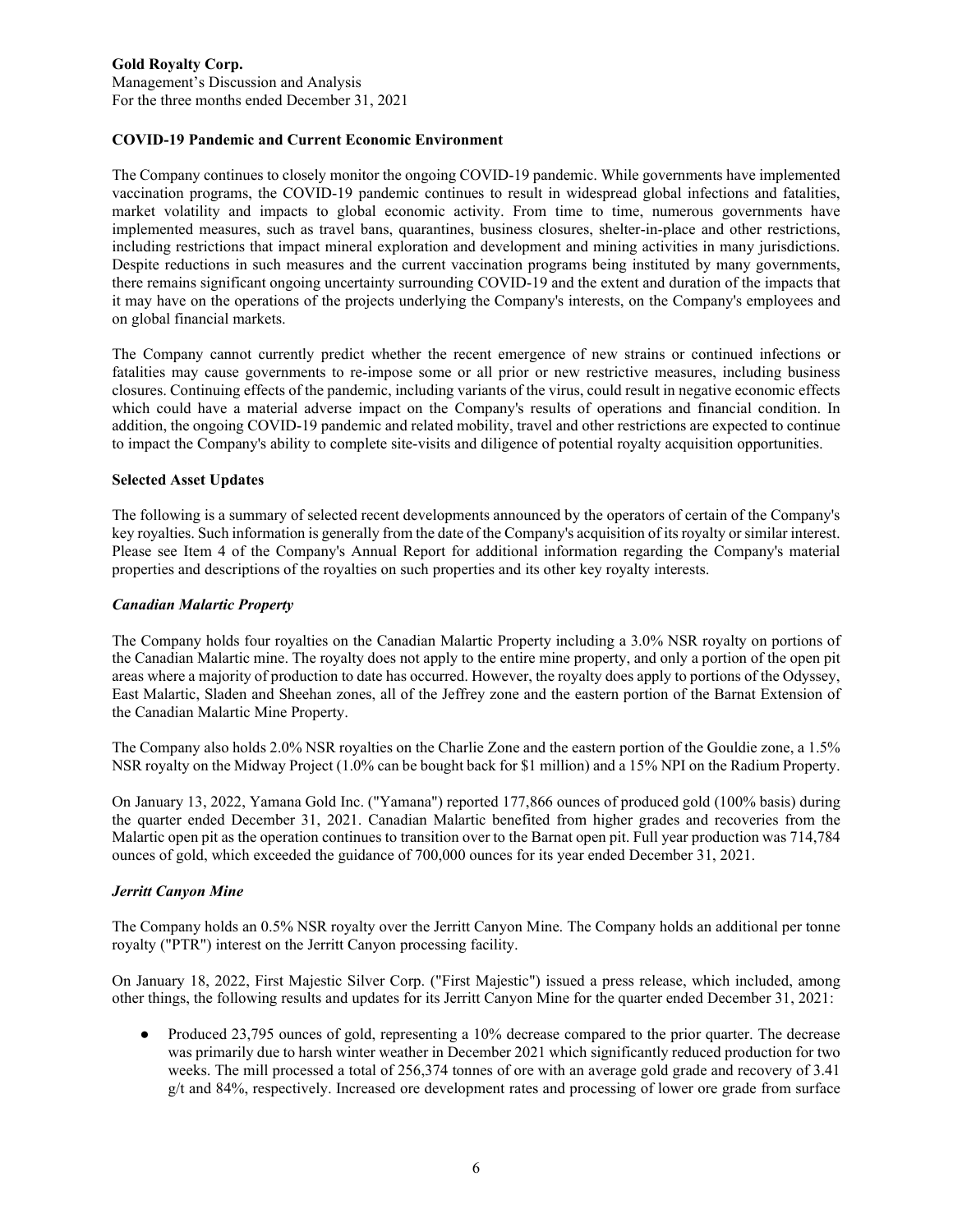material continued during the quarter which resulted in higher tonnage with lower average grades processed in the plant.

- During the quarter, the tailings lift at TSF2 and the underground connection drift between the SSX and Smith mines were both completed on-time and under budget.
- On the exploration front, a total of nine drill rigs, consisting of four surface rigs and five underground rigs, were active at Jerritt Canyon at the end of the quarter.
- First Majestic provided 2022 production guidance for Jerritt Canyon as follows: 116 129 koz of gold; cash cost of \$1,259 - \$1,334 per ounce of gold; all-in sustaining costs (AISC) of \$1,503 - \$1,607 per ounce of gold. The 2022 underground capital expenditures include 4,950 meters of development and 135,100 meter of exploration drilling (mixture of both underground and surface; including infill, step-out and exploratory holes) for Jerritt Canyon.

On January 7, 2022, a subsidiary of Gold Royalty received notice from the operator of the Jerritt Canyon Mine purporting to terminate the license agreement underlying its sliding-scale PTR interest relating to the mine and also communicating that it does not intend to make further payments under the PTR interest. Based on consultations with its advisors, Gold Royalty does not believe, and has notified the operator, that the operator's purported termination is invalid and that Gold Royalty intends to take necessary actions to protect and enforce its rights in such regard. The PTR interest is not considered to be material to the Company, having generated royalties of approximately \$0.09 million in the three months ended December 31, 2021. Gold Royalty's 0.5% NSR interest in the Jerritt Canyon Mine, which generates the substantial portion of its current and expected revenues from the Jerritt Canyon Mine, is not the subject of the foregoing notice.

# *Fenelon Gold Property*

The Company holds a 2.0% NSR royalty over the Fenelon Gold Property. During the three months ended December 31, 2021 and subsequent thereto, Wallbridge Mining Company Limited ("Wallbridge"), the operator of the property has made the following announcements regarding the property:

On December 23, 2021, Wallbridge announced the filing of a National Instrument 43-101 Technical Report for its maiden Mineral Resource Estimate for the Fenelon Gold Property.

On January 10, 2022, Wallbridge disclosed its plans for an extensive exploration program for 2022 amounting to C\$70 million at the Fenelon Property. For the Fenelon deposit, 35,000 meter of resource drilling within the open pit shell defined in 2021 is expected by Wallbridge to cost C\$11.5 million. Further resource expansion and exploration drilling for the Fenelon deposit is estimated by Wallbridge at C\$26.5 million, which is comprised of 80,000 meters of drilling. Wallbridge disclosed that the Fenelon deposit remains open laterally in most directions, and at depth below the current extent of drilling at approximately 1,000 meters.

On January 12, 2022, Wallbridge announced further results from its 2020 exploration program on the Fenelon Gold Property, including that: (i)in-fill drilling has intersected new, near-surface mineralization within the 2021 mineral resource estimate open pit shell; and (ii) deeper drilling has also been successful in extending the Eastern Shoot of the Tabasco/Cayenne Zones.

# *REN Project*

The Company holds a 1.5% NSR royalty and 3.5% NPI royalty over the REN Project.

In its presentation relating to its results for the quarter ended September 30, 2021, Barrick Gold Corporation confirmed that a maiden resource estimate for the REN Project remained on track for the year ended December 31, 2021.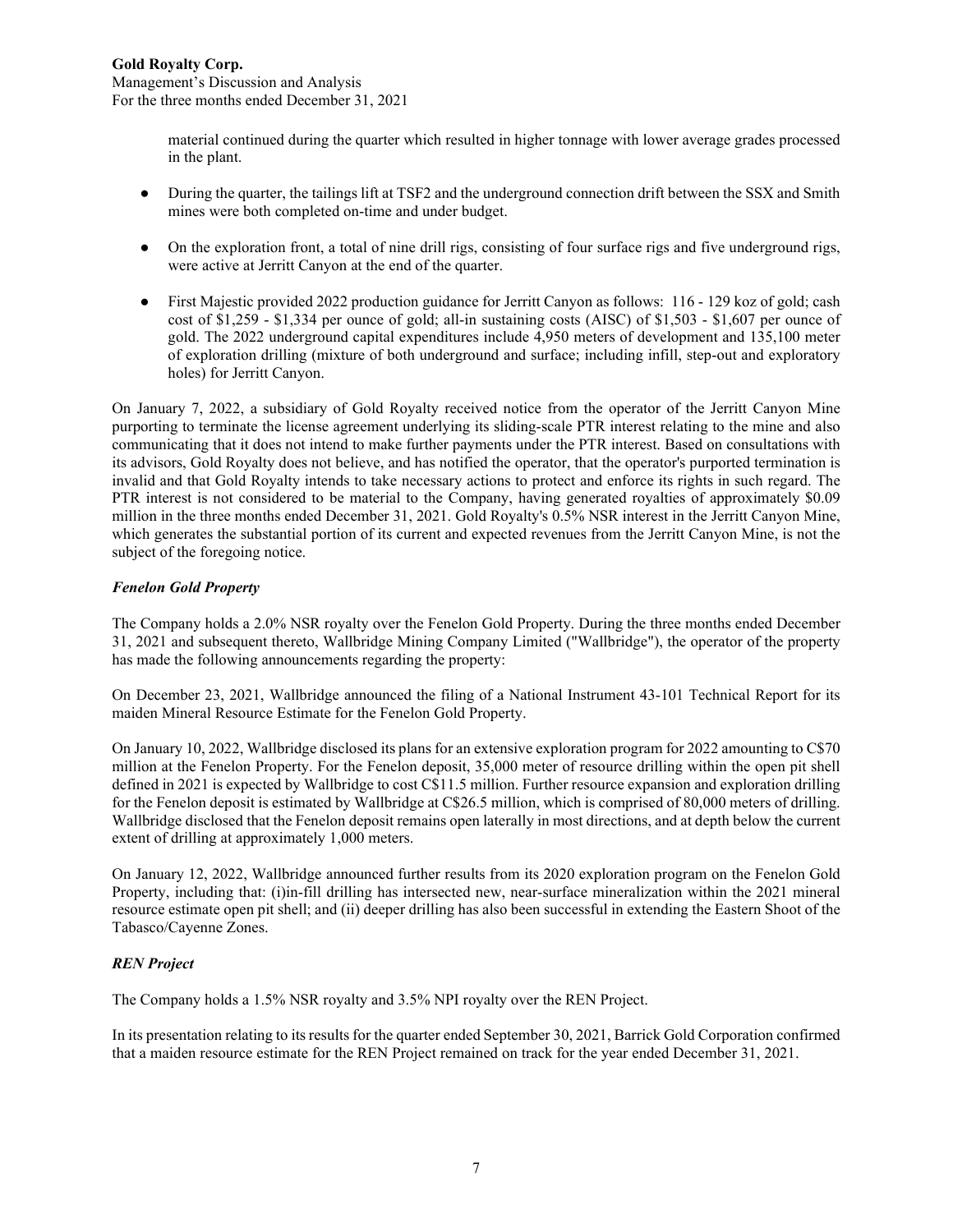Management's Discussion and Analysis For the three months ended December 31, 2021

# *Other Projects*

In addition, in calendar year 2022, the following potential additional near-term catalyst events have been announced by operators of projects underlying some of our key royalties:

- Fortitude Gold Corp. ("Fortitude") disclosed in its news release dated January 18, 2022, its December 31, 2021 year end record production of 46,459 gold ounces from the Isabella Pearl Mine, which exceeded both the original 2021 guidance of 40,000 gold ounces and the subsequent reforecast in July of 45,000 gold ounces. During the year, mining operations encountered several high-grade pockets of gold mineralization in the Pearl Zone, with some exceeding 100 grams per tonne of gold. Fortitude has set 2022 guidance from the Isabella Pearl Mine to range between 36,000 to 40,000 gold ounces. The Company holds a 0.375% gross revenue royalty over the Isabella Pearl Mine in Nevada.
- Gold Standard Ventures Corp. ("GSV") disclosed in its news release dated January 18, 2022, that it is continuing to advance the South Railroad Project, part of its Railroad-Pinion Project, towards a production decision through a feasibility study. Based on its press release dated November 10, 2021, GSV anticipates the feasibility study to be completed in the first calendar quarter of 2022. The Company holds a 0.44% NSR royalty over portions of the Railroad-Pinion Project in Nevada.
- Calibre Mining Corp. ("Calibre") announced on January 12, 2022 in a news release, that its acquisition of Fiore Gold Ltd. was successfully completed. Calibre subsequently disclosed on January 18, 2022 results from nine drillholes of an exploration drill program at the Gold Rock Project. The Company holds a 0.5% NSR royalty over the Gold Rock Project in Nevada.
- In its press release dated February 3, 2022, Monarch Mining Corporation ("Monarch") reiterated its expectations to restart operations at the Beaufor Project by June 2022. In its January 20, 2022 news release, Monarch disclosed final drill results from its 2021 surface drill program, which included positive results for potentially mineable stopes near surface in the area of the W and 350 zones. Exploration and development drilling is continuing on the property with five underground drills. The Company holds a 1.0% NSR royalty and a C\$2.50 per tonne royalty over the Beaufor Project in Québec.

Further information regarding the foregoing projects and operator disclosures can be found in the applicable disclosures of the operators referenced herein.

# **Overall Performance**

For the three months ended December 31, 2021, the Company generated revenue of \$0.5 million from the portfolio of royalties that it acquired in August 2021 and November 2021 through the acquisitions of Ely, Golden Valley and Abitibi.

Based on the production guidance published to date by the operators of the producing properties underlying the Company's existing royalties and a forecasted gold price ranging from \$1,700 per ounce to \$2,000 per ounce, the Company currently expects royalty revenue for the fiscal year ending September 30, 2022 to be between \$3.0 million and \$3.5 million. In addition, the Company currently expects approximately \$2.7 million proceeds from option and property lease payments based on the contractual terms of its existing interests.

During the three months ended December 31, 2021, the Company incurred a net loss of \$6.8 million, compared to \$0.5 million for the same period of 2020. The increase in net loss was primarily the result of increased corporate activity after the Company's initial public offering ("IPO") in March 2021 and included one-time transaction-specific expenses relating to the Company's acquisitions of Golden Valley and Abitibi completed during the current period. The net loss for the three months ended December 31, 2021 included multiple one-time, non-recurring specific to the acquisitions of Ely, Golden Valley and Abitibi and the Elemental Offer of approximately \$4.1 million.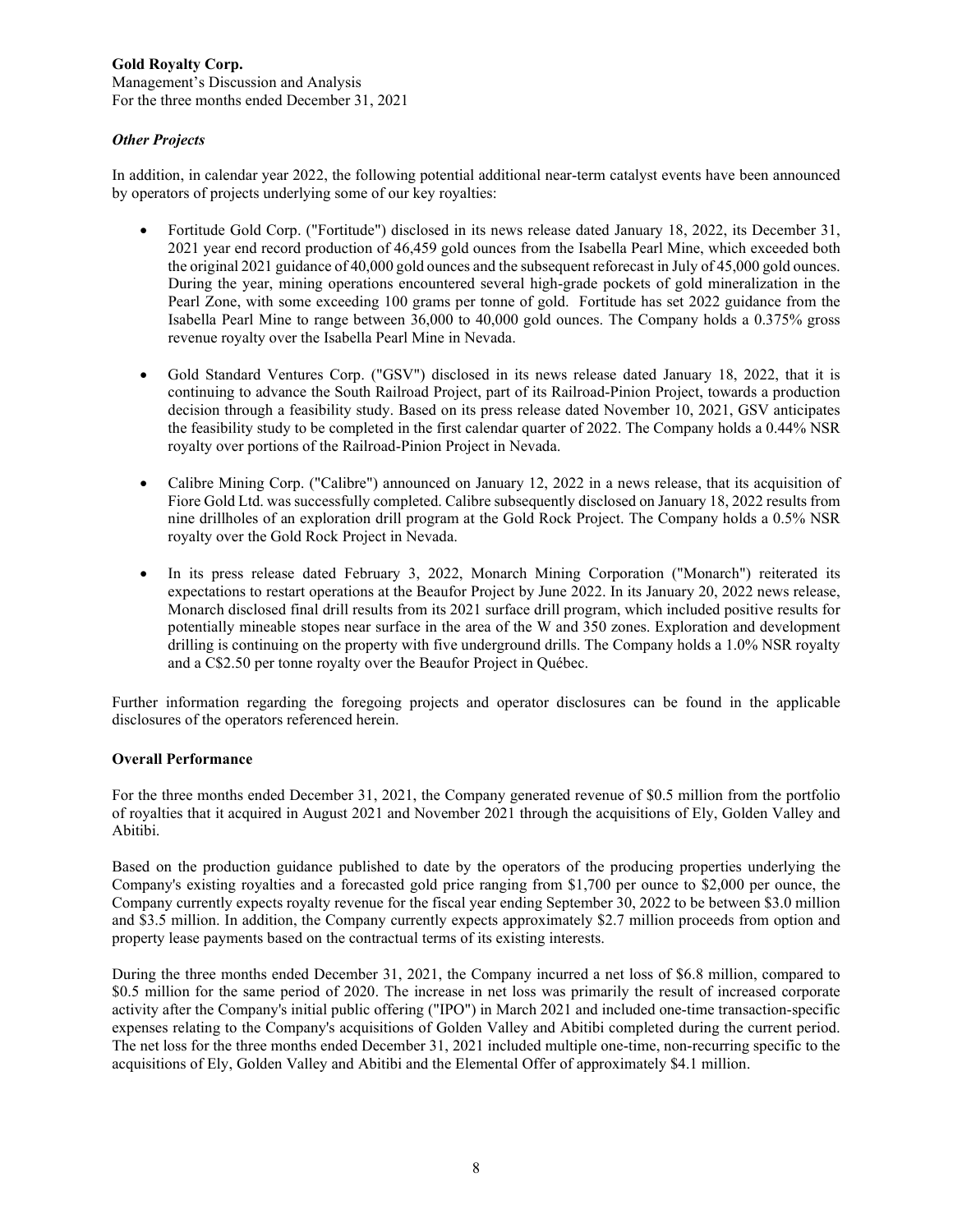Management's Discussion and Analysis For the three months ended December 31, 2021

As at December 31, 2021, the Company had working capital, being current assets less current liabilities, of \$34.6 million.

See "*Highlights – First Quarter 2022*" and "*Selected Asset Updates*" for further information regarding the Company's activities.

Trends, events and uncertainties that are reasonably likely to have an effect on the business of the Company include developments in the gold markets, as well as general financial market conditions, and the ongoing effects of the COVID-19 pandemic on owners and operators of the properties underlying the Company's interests, as discussed elsewhere in this MD&A.

#### **Discussion of Operations**

During the three months ended December 31, 2021, the Company had total revenues of \$0.5 million, compared to \$nil in the same period of 2020. The increase primarily consist of revenues relating to royalties acquired in August 2021 and November 2021 as a result of the Company's acquisitions of Ely, Golden Valley and Abitibi.

During the three months ended December 31, 2021, the Company incurred consulting fees of \$3.2 million, of which \$3.0 million consisted of one-time, non-recurring transaction specific amounts related to corporate development and advisory services in connection with the Company's acquisitions during the period. No such consulting fees were incurred by the Company in the three months ending December 31, 2020.

During the three months ended December 31, 2021, the Company incurred management and directors' fees of \$0.2 million, compared to \$0.03 million in the three months ended December 31, 2020. Management and directors' fees primarily consisted of salaries paid or payable to members of senior management and fees paid to the directors of the Company. The Company's Chief Executive Officer and directors did not receive salary or directors' fees before the completion of the Company's IPO in March 2021.

During the three months ended December 31, 2021, the Company incurred general and administrative costs of \$1.4 million, compared to \$0.03 million in the three months ended December 31, 2020. The major components of the general and administrative costs for the three months ended December 31, 2021 included insurance expense of \$0.6 million, investor communications and marketing expenses of \$0.3 million incurred in connection with the Company's awareness programs, transfer agent and regulatory fees of \$0.1 million, office and technology expenses of \$0.2 million and salaries, wages and benefits of \$0.2 million. The \$0.03 million of general and administrative expenses incurred in the three months ended December 31, 2020 was mainly related to office and technology expenses. The increase in general and administrative costs was primarily the result of increased post-IPO activities, the commencement of the royalty generator business and the consolidation of administrative expenses incurred by Ely, Golden Valley and Abitibi after their respective acquisitions.

During the three months ended December 31, 2021, the Company incurred professional fees of \$1.8 million, compared to \$0.3 million in the three months ended December 31, 2020. Professional fees primarily consisted of transactionrelated expenses for completed transactions (including the Company's acquisition of Golden Valley and Abitibi) and those in process or under evaluation, audit and quarterly review fees, and legal fees for general corporate and securities matters. Excluding one-time, non-recurring costs related to the to the acquisitions of Ely, Golden Valley and Abitibi and the Elemental Offer, total professional fees totaled \$0.8 million during the three months ended December 31, 2021.

During the three months ended December 31, 2021 and 2020, the Company recognized share-based compensation expense of \$0.9 million and \$0.08 million, respectively. For the three months ended December 31, 2021, \$0.2 million was related to the vesting of performance based restricted shares awarded in 2020 during the quarter, and \$0.4 million represented the fair value of share options issued by the Company to management, directors, employees and consultants of the Company. A further \$0.3 million represented the fair value of shares issued by the Company to contractors for marketing services.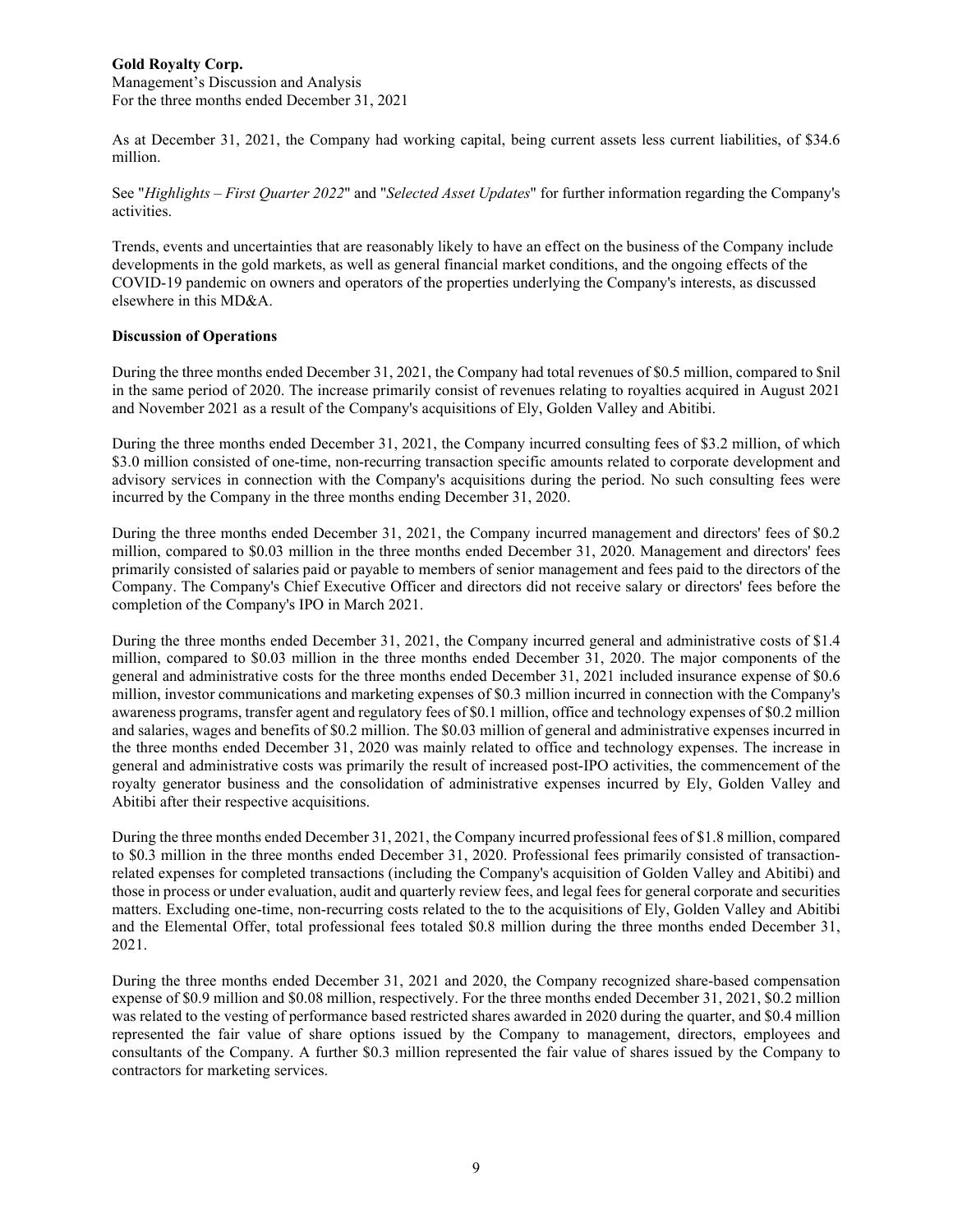Management's Discussion and Analysis For the three months ended December 31, 2021

During the three months ended December 31, 2021, the Company recognized a change in the fair value of short-term investments of \$0.5 million from the increase in the fair value of marketable securities held by it. Short-term investments are measured at fair value with references to closing foreign exchange rates and the quoted share price in the market.

The net loss for the three months ended December 31, 2021 and 2020 was \$6.8 million and \$0.5 million, respectively. The net loss for the three months ended December 31, 2021 included multiple one-time, non-recurring costs related to the acquisitions of Ely, Golden Valley and Abitibi and the Elemental Offer of approximately \$4.1 million.

The following table provides a breakdown of the Company's expenses for the three months ended December 31, 2021, including recurring expenses and those non-recurring expenses related to specific acquisitions:

|                                                | Recurring<br>expenses | Non-recurring<br>expenses | Total  |
|------------------------------------------------|-----------------------|---------------------------|--------|
| (in thousands of dollars)                      | (\$)                  | (S)                       | $(\$)$ |
| Consulting fees                                | 242                   | 3,000                     | 3,242  |
| Depreciation                                   | 9                     |                           |        |
| Management and directors' fees                 | 217                   |                           | 217    |
| Salaries, wages and benefits                   | 214                   |                           | 214    |
| Investor communications and marketing expenses | 339                   |                           | 339    |
| Office and technology expenses                 | 215                   |                           | 215    |
| Transfer agent and regulatory fees             | 82                    |                           | 82     |
| Insurance expenses                             | 578                   |                           | 578    |
| Professional fees                              | 758                   | 1,058                     | 1,816  |
| Share-based compensation                       | 901                   |                           | 901    |
|                                                | 3,555                 | 4.058                     | 7.613  |

# **Summary of Quarterly Results**

The following table sets forth selected quarterly financial results of the Company for each of the periods indicated:

| (in thousands of dollars, except)<br>figures for amounts per share) | Revenues<br>(S) | Net loss<br>(\$) | Net loss<br>per share,<br>basic and diluted<br>(\$) | <b>Dividends</b><br>$(\$\mathbf{)}$ |
|---------------------------------------------------------------------|-----------------|------------------|-----------------------------------------------------|-------------------------------------|
| From incorporation June 23, 2020                                    |                 |                  |                                                     |                                     |
| to June 30, 2020                                                    |                 | (4)              | (3,794)                                             |                                     |
| September 30, 2020                                                  |                 | (137)            | (136, 837)                                          |                                     |
| December 31, 2020                                                   |                 | (500)            | (0.04)                                              |                                     |
| March 31, 2021                                                      |                 | (2,256)          | (0.08)                                              |                                     |
| June 30, 2021                                                       |                 | (3,035)          | (0.07)                                              |                                     |
| September 30, 2021                                                  | 192             | (9,216)          | (0.17)                                              |                                     |
| December 31, 2021                                                   | 533             | (6, 841)         | (0.06)                                              |                                     |

Changes in net loss from quarter to quarter for the period from incorporation to date have been affected primarily by increased corporate activity in 2021 relating to the Company's IPO and thereafter professional and consulting fees incurred in connection with the acquisition of Ely, the business combinations with Golden Valley and Abitibi, and professional fees incurred in connection with corporate activities conducted during the respective periods. The increase in net loss in the three months ended December 31, 2021, compared to the three months ended December 31, 2020, is primarily attributed to insurance expense, transaction costs incurred for the business combinations with Golden Valley and Abitibi and marketing expense in connection with the Company's awareness programs.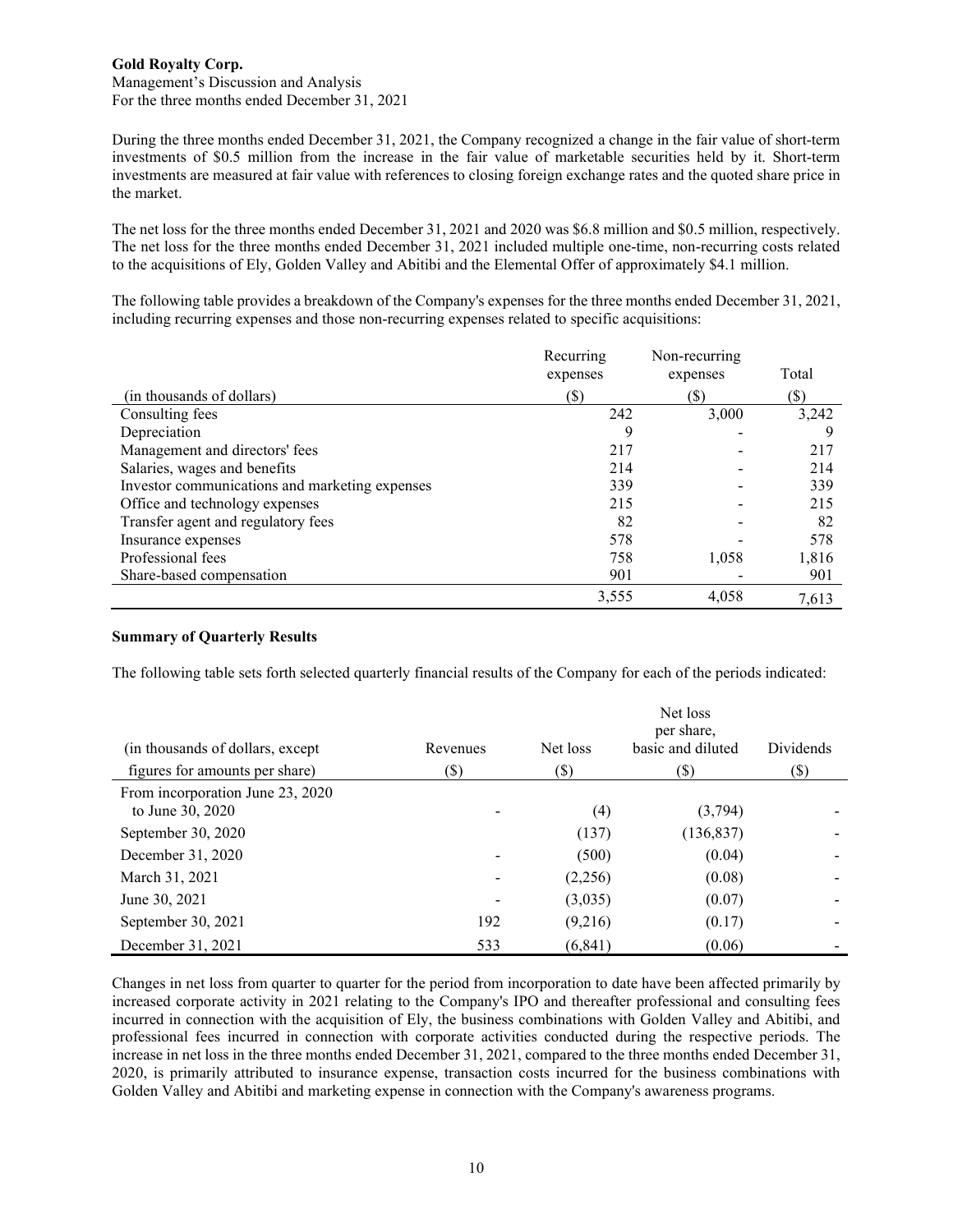# **Gold Royalty Corp.** Management's Discussion and Analysis

For the three months ended December 31, 2021

### **Liquidity and Capital Resources**

|                                                           | As at<br>December 31, 2021 | As at<br>September 30, 2021 |
|-----------------------------------------------------------|----------------------------|-----------------------------|
| (in thousands of dollars)                                 | (S)                        | (S)                         |
| Cash and cash equivalents                                 | 13,826                     | 9,905                       |
| Working capital (current assets less current liabilities) | 34,603                     | 6,380                       |
| Total assets                                              | 677,364                    | 279,499                     |
| Total current liabilities                                 | 9,718                      | 6,921                       |
| Accounts payable and accrued liabilities                  | 9,682                      | 6,885                       |
| Total non-current liabilities                             | 141,450                    | 47,260                      |
| Shareholders' equity (deficit)                            | 526,196                    | 225,318                     |

As at December 31, 2021, the Company had cash and cash equivalents of \$13.8 million compared to \$9.9 million at September 30, 2021, royalties with a carrying value of \$622.3 million which were acquired through issuances of the Company's common shares and cash, and accounts payable and accrued liabilities of \$9.7 million compared to \$6.9 million at September 30, 2021. The increase in accounts payable and accrued liabilities of \$2.8 million was primarily attributed to the accrued consulting and professional fees in connection with the business combination with Golden Valley and Abitibi and unpaid legal fees for general corporate matters. As at December 31, 2021, the Company had working capital of \$34.6 million as compared to \$6.4 million as at September 30, 2021.

On January 24, 2022, the Company entered into a definitive credit agreement with the Bank of Montreal, providing for a \$10 million Facility, that includes a \$15 million Accordion for additional availability.

The Company earned revenue of \$0.5 million from its royalties in the three months ended December 31, 2021. The principal sources of financing to date have been the prior issuance of shares, by way of private placement, and the IPO. The Company also acquired cash and marketable securities of approximately \$35.6 million and incurred consulting fees payable to financial advisors of approximately \$3 million in connection with completed transactions in the current period. The Company believes that it has sufficient cash and cash equivalents to meet its obligations and to finance its planned activities over the next 12 months. Over the long term, the Company expects to meet its obligations and finance its growth plan through revenue generating from its royalty interests, issuance of securities pursuant to equity financings and short-term or long-term loans. Capital markets may not be receptive to offerings of new equity from treasury or debt, whether by way of private placements or public offerings. The Company's growth and future success is dependent on external sources of financing which may not be available on acceptable terms, or at all.

See "*Financial Instruments and Risk Management*" for more information regarding liquidity risks associated with financial instruments.

# **Cash Flows and Capital Resources**

# *Operating Activities*

Net cash used in operating activities during the three months ended December 31, 2021 was \$8.1 million, which reflected a net loss of \$6.8 million offset by non-cash items including the Company's share-based compensation of \$0.9 million. Non-cash working capital changes includes a decrease in prepaids and other receivables of \$0.6 million and accounts payable and accrued liabilities of \$2.8 million. Significant operating expenditures during the period included consulting fees, management salaries and directors' fees, general and administrative costs and professional fees.

# *Investing Activities*

In the three months ended December 31, 2021, the Company made investment in exploration and evaluation assets of \$0.3 million and acquired cash and restricted cash for a total amount of \$12 million from the business combination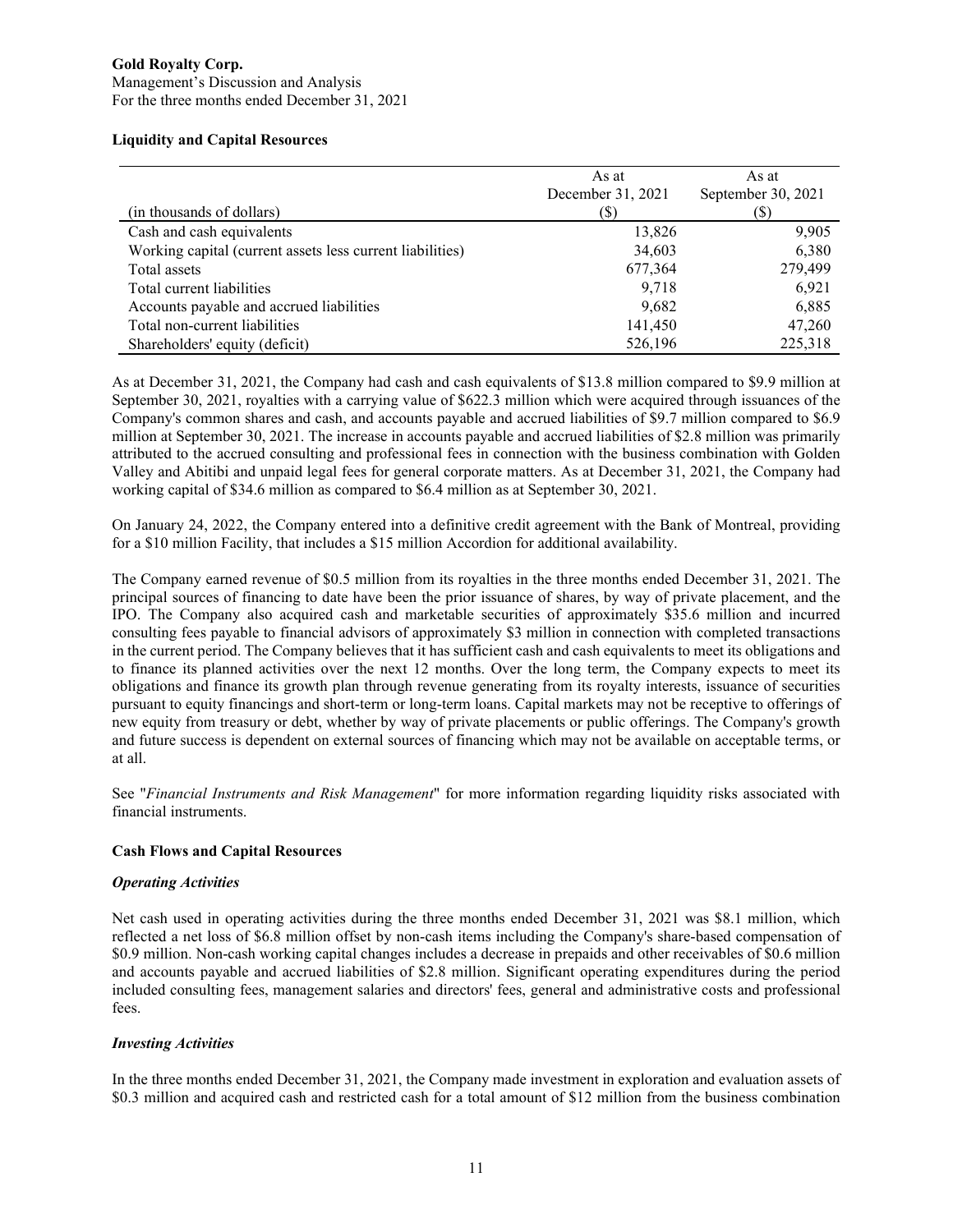Management's Discussion and Analysis For the three months ended December 31, 2021

with Golden Valley and Abitibi. The Company also received cash proceeds from option agreements of approximately \$0.5 million.

# *Financing Activities*

During the three months ended December 31, 2021, net cash provided by financing activities was \$0.3 million which primarily represented proceeds from the exercise of warrants to purchase common shares of Ely (an "Ely Warrant") that were outstanding immediately prior to the closing of the acquisition of Ely. Each Ely Warrant represents the right to acquire, on valid exercise thereof (including payment of the applicable exercise price), 0.2450 of a GRC Share plus C\$0.0001. During the three months ended December 31, 2020, the Company received proceeds from a private placement of 1,325,000 GRC Shares at \$2.15 per share for gross proceeds of \$2.9 million.

#### **Contractual Obligations**

The following table summarizes the Company's contractual obligations, including payments due for each of the next five years and thereafter:

|                              | Payments Due by Period |                          |               |                          |         |
|------------------------------|------------------------|--------------------------|---------------|--------------------------|---------|
|                              | Total                  | Less than 1 year         | $1 - 3$ years | $4 - 5$ years            | After 5 |
| (in thousands of dollars)    |                        |                          |               |                          | years   |
| Acquisition of royalty $(1)$ | \$2,967                | \$2,967                  |               | $\overline{\phantom{0}}$ |         |
| Lease obligation             | \$36                   | \$36                     |               | $\blacksquare$           |         |
| Long-term loan               | \$46                   | $\overline{\phantom{a}}$ | \$46          | $\overline{\phantom{a}}$ |         |
| Total                        | \$3,049                | \$3,003                  | \$46          | $\overline{\phantom{0}}$ |         |

**Notes:**

(1) Represents purchase consideration of C\$3.75 million payable to Monarch Mining Corporation upon the 6-month anniversary of closing on August 5, 2021. Full payment was made by the Company on February 2, 2022.

#### **Off-Balance Sheet Arrangements**

At December 31, 2021, the Company did not have any off-balance sheet arrangements.

# **Transactions with Related Parties**

#### *Related Party Transactions*

During the three months ended December 31, 2021 and 2020, the Company incurred \$249,005 and \$23,312 in general and administrative expenses for website design, hosting and maintenance service provided by Blender Media Inc. ("Blender"), a vendor that is controlled by a family member of Amir Adnani, a director of the Company. During the three months ended December 31, 2021, the Company issued 120,000 GRC Shares to Blender as compensation for digital marketing services. The Company has no further commitment or obligation for additional cash or share-based compensation under the contract. During the three months ended December 31, 2021, the Company recognized sharebased compensation expense of \$208,800 in respect of this contract.

Related party transactions are based on the amounts agreed to by the parties, and the digital marketing service agreement with Blender was approved by the Audit Committee of the Company. During the three months ended December 31, 2020, the Company did not enter into any contracts or undertake any commitment or obligation with any related parties other than as described herein.

# *Transactions with Key Management Personnel*

Key management personnel are persons responsible for planning, directing and controlling the activities of an entity. Total management salaries and directors' fees incurred for services provided by key management personnel of the Company for the three months ended December 31, 2021, and 2020 are as follows: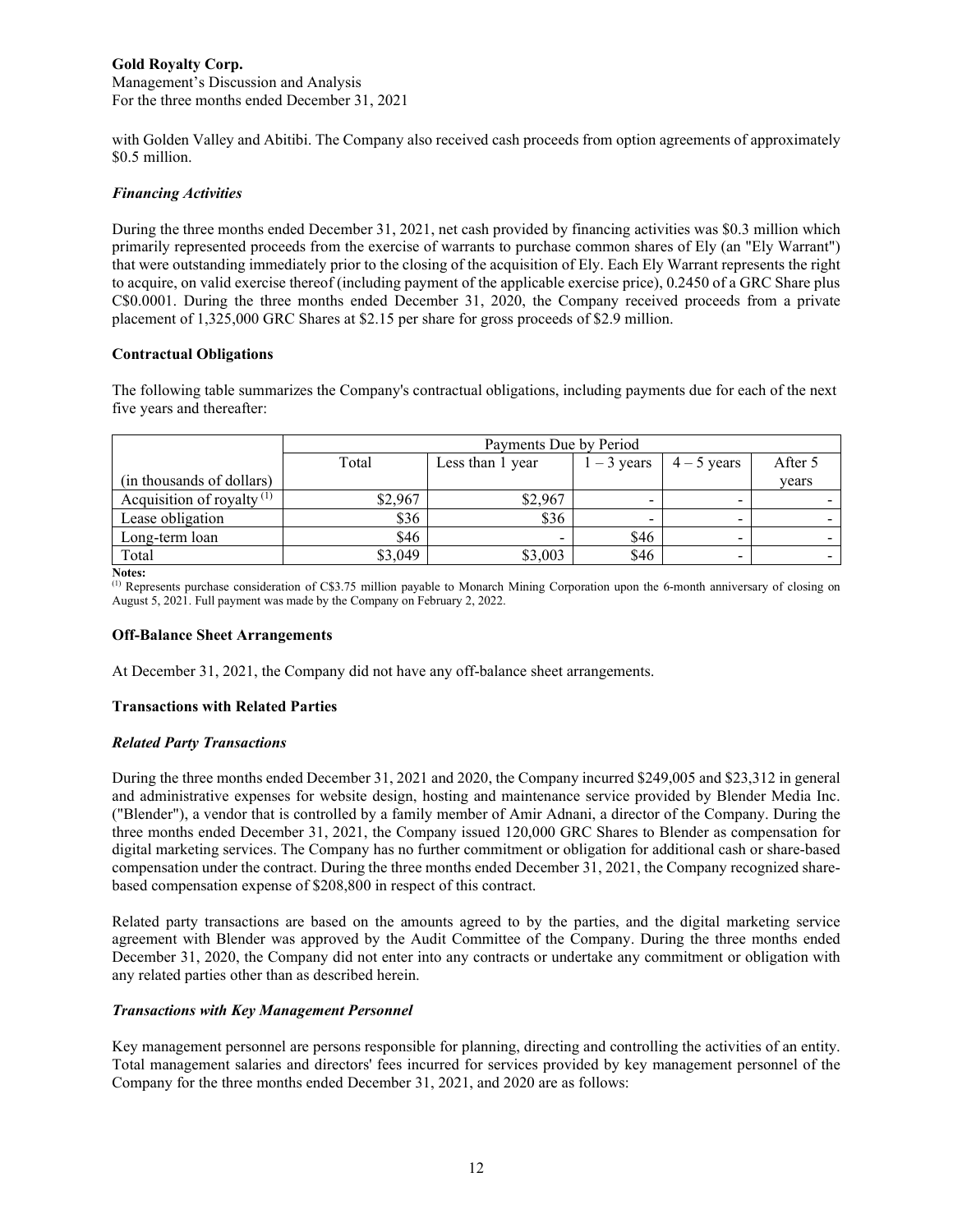|                           | For three months<br>ended December 31,<br>2021 | For three months<br>ended December 31,<br>2020 |  |
|---------------------------|------------------------------------------------|------------------------------------------------|--|
| (in thousands of dollars) | $\mathcal{P}$                                  | (\$)                                           |  |
| Management salaries       | 181                                            |                                                |  |
| Directors' fees           | 36                                             |                                                |  |
| Share-based compensation  | 440                                            | 78                                             |  |
| Total                     | 657                                            |                                                |  |

# **Critical Accounting Estimates and Judgments**

The preparation of financial statements requires management to make judgments and estimates and form assumptions that affect the reported amounts of assets and liabilities at the date of the financial statements and reported amounts of income and expenses during the reporting period. On an ongoing basis, management evaluates its judgments and estimates in relation to assets, liabilities, income and expenses. Management uses historical experience and various other factors it believes to be reasonable under the given circumstances as the basis for its judgments and estimates. Actual outcomes may differ from these estimates under different assumptions and conditions.

Information about significant sources of estimation uncertainty and judgments made by management in preparing the consolidated financial statements are described below.

- The Company estimates the attributable reserve and resource relating to the mineral properties underlying the royalties that are held by the Company. Reserves and Resources are estimates by the operators of the projects underlying the Company's royalty and similar interests of the amount of minerals that can be economically and legally extracted from the mining properties, adjusted where applicable to reflect the Company's percentage entitlement to minerals produced from such mines. The public disclosures of Reserves and Resources that are released by the operators of the interests involve assessments of geological and geophysical studies and economic data and the reliance on a number of assumptions, including commodity prices and production costs. The estimates of Reserves and Resources may change based on additional knowledge gained subsequent to the initial assessment. Changes in the Reserve or Resource estimates may impact the carrying value of the Company's royalty interests.
- The Company's business is the acquisition of royalties and other mineral property interests. Royalties and other mineral property interests can have unique terms and judgement is required to assess the appropriate accounting treatment. The assessment of whether an acquisition meets the definition of a business or whether assets are acquired is another area of key judgement. If deemed to be a business combination, applying the acquisition method to business combinations requires each identifiable asset and liability to be measured at its acquisition date fair value. The excess, if any, of the fair value of the consideration over the fair value of the net identifiable assets acquired is recognized as goodwill. The determination of the acquisition date fair values often requires management to make assumptions and estimates about future events. The assumptions and estimates with respect to determining the fair value of royalty interests generally require a high degree of judgement, and include estimates of Mineral Reserves and Mineral Resources acquired, future metal prices, discount rates and conversion of reserves and resources. Changes in any of the assumptions or estimates used in determining the fair value of acquired assets and liabilities could impact the amounts assigned to assets and liabilities.
- The assessment of impairment of royalty and other interests requires the use of judgments, assumptions and estimates when assessing whether there are any indicators that could give rise to the requirement to conduct a formal impairment test as well as in the assessment of fair values. When assessing whether there are indicators of impairment, management uses its judgment in evaluating the indicators such as significant changes in future commodity prices, discount rates, foreign exchange rates, taxes, operator Reserve or Resource estimates or other relevant information received from the operators that indicates production from royalty interests will not likely occur or may be significantly reduced in the future. In addition, the Company may use other approaches in determining fair value which may include estimates related to (i) dollar value per unit of mineral reserve/resource; (ii) cash-flow multiples; (iii) comparable transactions and (iv) market capitalization of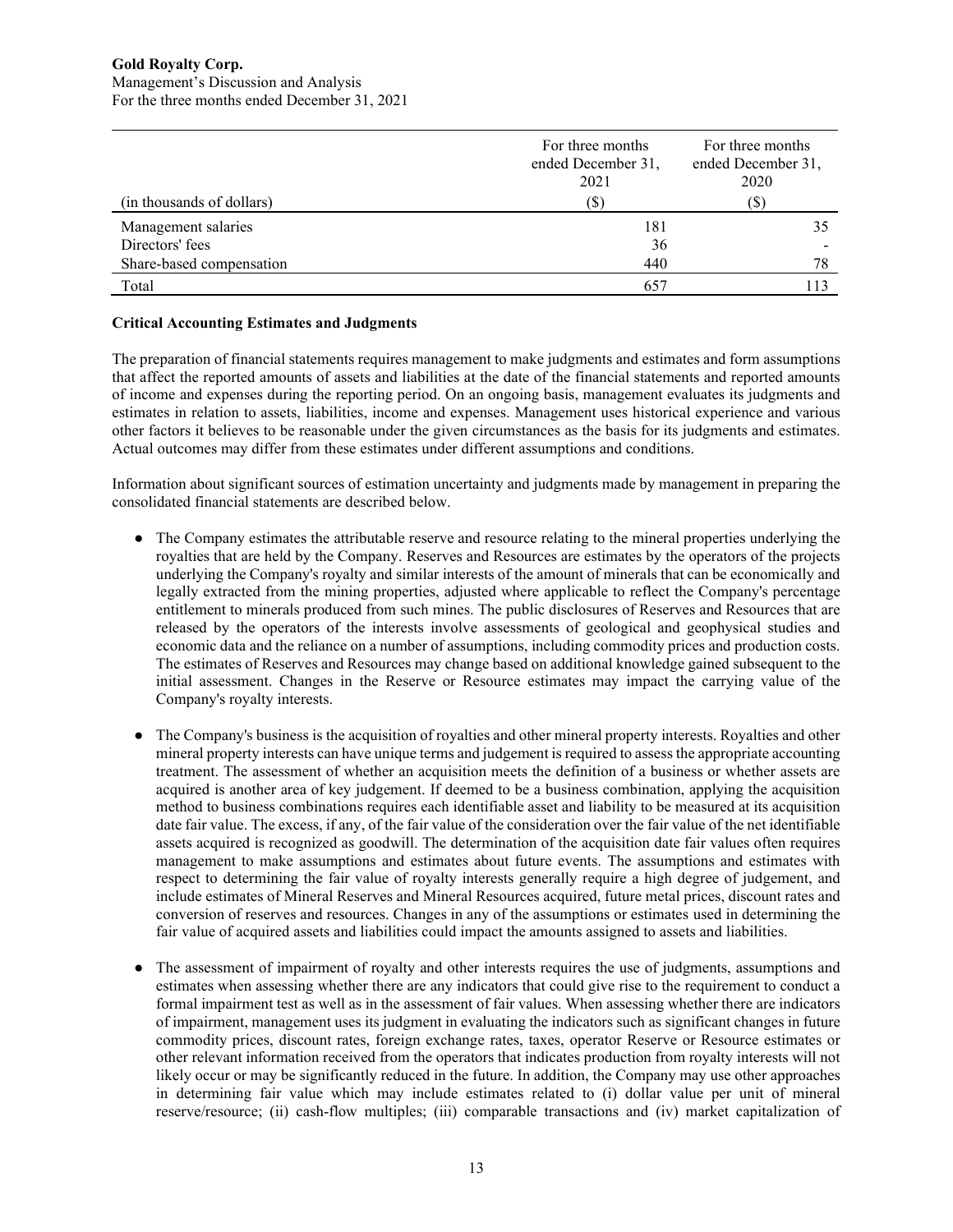Management's Discussion and Analysis For the three months ended December 31, 2021

> comparable companies. Changes in any of the estimates used in determining the fair value of the royalty and other interests could impact the impairment analysis.

- The functional currency for each of the Company's subsidiaries is the currency of the primary economic environment in which the entity operates. Determination of functional currency may involve certain judgments to determine the primary economic environment and the Company reconsiders the functional currency of its entities if there is a change in events and conditions which determine the primary economic environment.
- In March 2020, the World Health Organization declared a global pandemic related to COVID-19. The current and future impact on global commerce is far-reaching. To date there has been significant stock market volatility, significant volatility in commodity and foreign exchange markets, restrictions on the conduct of business in many jurisdictions including the temporary suspension of mining activities and mine development, and the global movement of people and some goods has become restricted. There is significant ongoing uncertainty surrounding COVID-19 and the extent and duration of the impacts that it may have on demand and prices for the commodities relating to the Company's royalties, on the operations of its partners, on its employees and on global financial markets.

#### **Financial Instruments and Risk Management**

The Company's financial instruments consist of cash and cash equivalents, restricted cash, short-term and long-term investments, accounts receivable, accounts payable and accrued liabilities, lease obligation and derivative liabilities. The Company's short and long-term investments are initially recorded at fair value and subsequently revalued to their fair market value at each period end based on inputs such as equity prices. Investments are held for long-term strategic purposes. The fair value of the Company's other financial instruments, which include cash and cash equivalents, restricted cash, accounts receivable, and accounts payable and accrued liabilities approximate their carrying values due to their short term to maturity.

#### *Financial risk management objectives and policies*

The financial risk arising from the Company's operations are credit risk, liquidity risk, equity price risk and currency risk. These risks arise from the normal course of operations and all transactions undertaken are to support the Company's ability to continue as a going concern. The risks associated with financial instruments and the policies on how the Company mitigates these risks are set out below. Management manages and monitors these exposures to ensure appropriate measures are implemented in a timely and effective manner.

# *Credit risk*

Credit risk is the risk of an unexpected loss if a customer or third-party to a financial instrument fails to meet its contractual obligations. Credit risk for the Company is primarily associated with the Company's bank balances and accounts receivable. The Company mitigates credit risk associated with its bank balance by holding cash with large, reputable financial institutions. The Company's maximum exposure to credit risk is equivalent to the carrying value of its cash and cash equivalents, restricted cash and accounts receivable.

# *Liquidity risk*

Liquidity risk is the risk that the Company will not be able to settle or manage its obligations associated with financial liabilities. To manage liquidity risk, the Company closely monitors its liquidity position and ensures it has adequate sources of funding to finance its projects and operations. The Company's working capital (current assets less current liabilities) as at December 31, 2021 was \$34.6 million compared to \$6.4 million as at September 30, 2021. The Company's accounts payable and accrued liabilities are expected to be realized or settled, respectively, within a oneyear period.

The Company's future profitability will be dependent on the royalty income to be received from mine operators. Royalties are based on a percentage of the minerals or the products produced, or revenue or profits generated from the property which is typically dependent on the prices of the minerals the property operators are able to realize. Mineral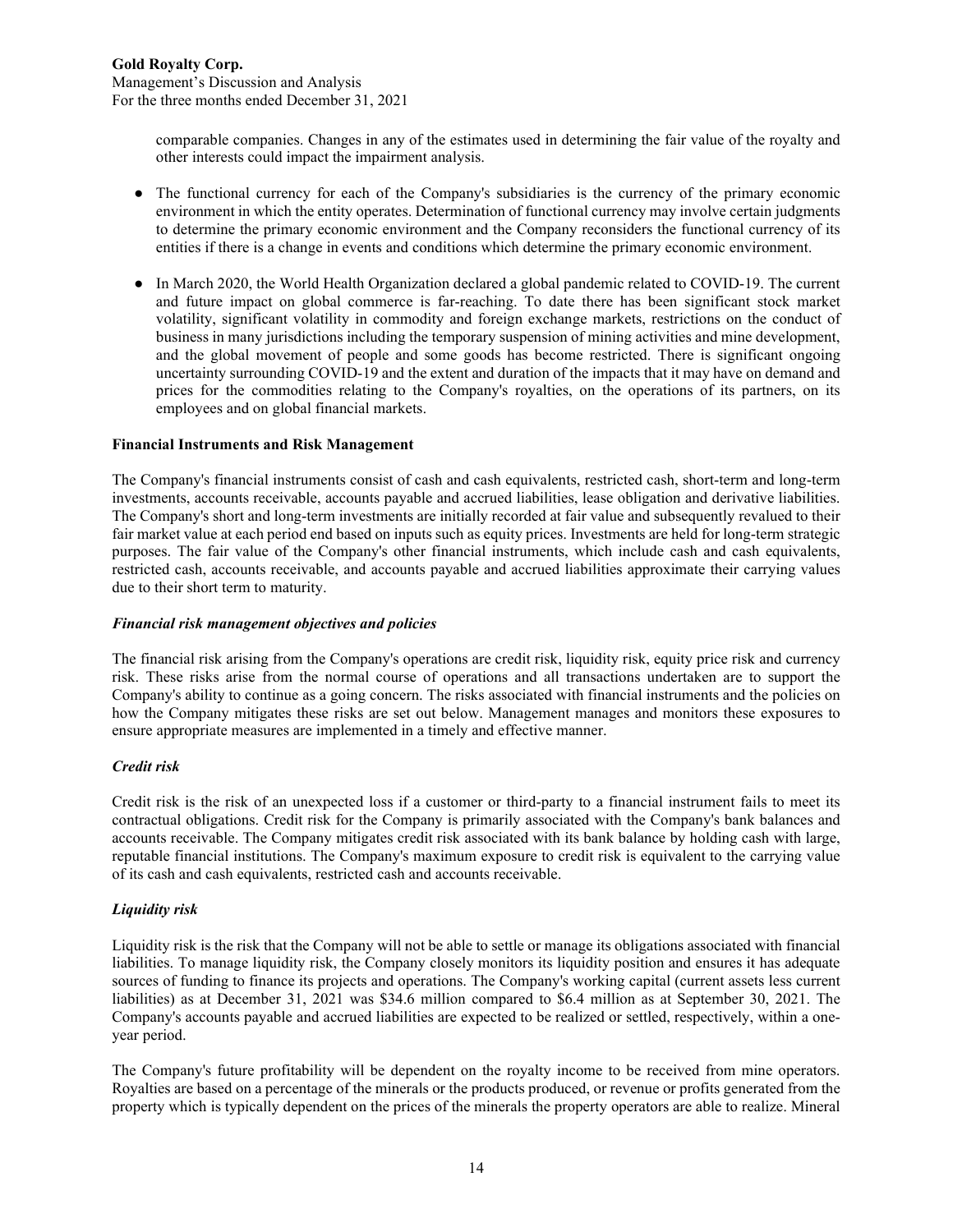prices are affected by numerous factors such as interest rates, exchange rates, inflation or deflation and global and regional supply and demand.

#### *Currency risk*

The Company is exposed to foreign exchange risk when the Company undertakes transactions and holds assets and liabilities in currencies other than its functional currency. The Company currently does not engage in foreign exchange currency hedging. The currency risk on the Company's cash and cash equivalents, restricted cash, short-term investments, long-term investments, accounts payable and accrued liabilities, and derivative liabilities are minimal.

#### *Equity price risk*

The Company is exposed to equity price risk associated with its investment in other mining companies. The Company's short-term investments consisting of common shares are exposed to significant equity price risk due to the potentially volatile and speculative nature of the businesses in which the investments are held. Based on the Company's shortterm investments held as at December 31, 2021, a 10% change in the market price of these investments would have an impact of approximately \$1.8 million on net loss.

#### **Outstanding Share Data**

As at the date hereof, the Company has 133,927,501 common shares, 10,350,000 common share purchase warrants, 160,542 restricted share units and 5,919,112 share options outstanding. In addition, there are 15,212,940 Ely Warrants outstanding as at the date hereof, representing the right to acquire, on valid exercise thereof (including payment of the applicable exercise price), 0.2450 of a GRC Share plus C\$0.0001. Accordingly, the Ely Warrants are exercisable into 3,727,170 GRC Shares.

#### **Disclosure Controls and Procedures and Internal Control over Financial Reporting**

#### *Disclosure Controls and Procedures*

The Chief Executive Officer (the "CEO") and the Chief Financial Officer (the "CFO") of the Company are responsible for establishing and maintaining the Company's disclosure controls and procedures ("DCP"). The Company maintains DCP designed to ensure that information required to be disclosed in reports filed under applicable Canadian securities laws and the U.S. Securities Exchange Act of 1934, as amended, is recorded, processed, summarized and reported within the appropriate time periods and that such information is accumulated and communicated to the Company's management, including the CEO and CFO, to allow for timely decisions regarding required disclosure.

In designing and evaluating DCP, the Company recognizes that any disclosure controls and procedures, no matter how well conceived or operated, can only provide reasonable, not absolute, assurance that the objectives of the control system are met, and management is required to exercise its judgment in evaluating the cost-benefit relationship of possible controls and procedures.

The CEO and CFO have evaluated whether there were changes to the DCP during the three months ended December 31, 2021 that have materially affected, or are reasonably likely to materially affect, the DCP. No such changes were identified through their evaluation.

#### *Internal Control over Financial Reporting*

The Company's management, including the CEO and the CFO, are responsible for establishing and maintaining adequate internal control over financial reporting ("ICFR") for the Company to provide reasonable assurance regarding the reliability of financial reporting and the preparation of financial statements for external purposes in accordance with IFRS. The fundamental issue is ensuring all transactions are properly authorized and identified and entered into a well-designed, robust and clearly understood accounting system on a timely basis to minimize risk of inaccuracy, failure to fairly reflect transactions, failure to fairly record transactions necessary to present financial